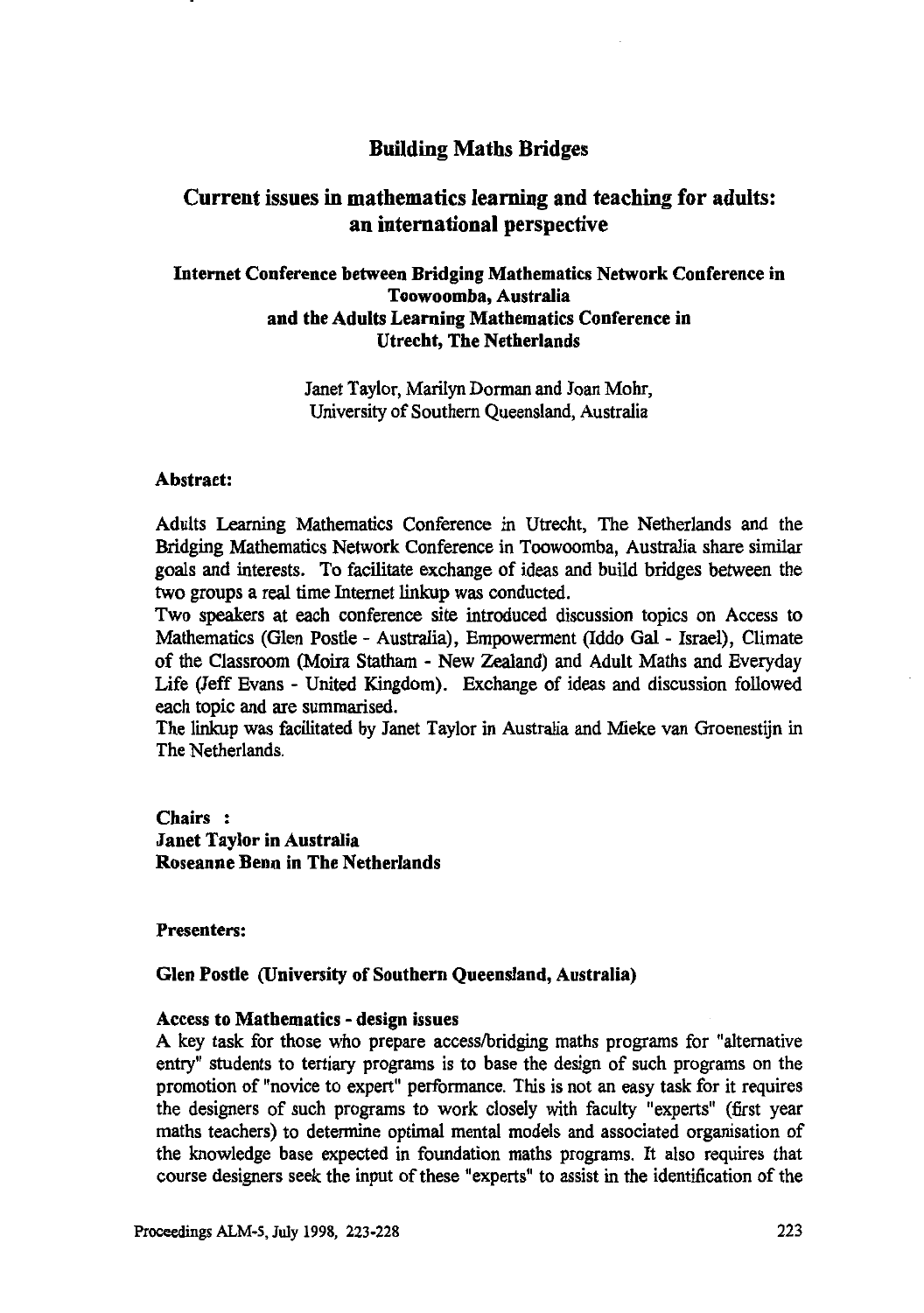"novice knowledge base" of these access students. Successful programs are those where access personnel and faculty members work together on these tasks and derive programs which are developmental and address the novice to expert continuum. Where such collaboration is absent, the result is more likely to be programs that are marginalised from mainstream courses and viewed merely as "content top-up" programs.

# **Iddo Gal (University of Haifa, Israel)**

#### **Empowerment and Numeracy Development: Research challenges**

Empowerment is a multi-faceted construct that has emerged in recent years in several disciplines and appears to be a promising framework for thinking about mathematics education in general and about adult numeracy education in particular. The empowerment construct is complex as it has multiple meanings: an ideology, a characterisation of desired goal states of diverse learners, change processes in learners, and the educational practices or interventions that can bring about desired changes. Likewise, mathematics education for adults (which in some cases is subsumed under the term "adult numeracy education") involves diverse types of learners with diverse backgrounds and goals who participate in a wide range of different flavours of mathematics education.

This talk will discuss key premises, concepts, and dilemmas associated with empowerment in the context of mathematics education and specifically adult numeracy education, in light of overarching goals of lifelong learning and the need to develop autonomy, participation, and effective functioning of citizens. Among the issues discussed will be the nature of numerate behaviour and its reliance on knowledge bases from mathematics but also literacy, the need to attend not only to the cognitive but also to the dispositional and affective aspects of numerate, empowered individuals, as well as the need to broaden the current thinking about the goals of mathematics education for adults if an empowerment perspective is adopted. Implications of the empowerment perspective will be presented for research and evaluation efforts, regarding both the need to focus on empowerment processes and outcomes among learners (but also among teachers) as well as the need to employ research approaches or designs that can foster empowerment of all stakeholders. Implications for instructional practices, teacher training, and assessment will also be briefly raised.

# **Moira Statham (University of Auckland, New Zealand)**

# **The Climate of the Mathematics Classroom**

The University of Auckland, New Zealand offers a year-long, pre-degree course, the Wellesley Programme, to students who can claim to have been educationally disadvantaged. One of the criteria for admission is that the student should be at least two years out of school, which makes the majority of them 'adults'. The programme aims to prepare students for tertiary study, and mathematics is one of the two compulsory subjects. The students are from a diverse range of backgrounds and have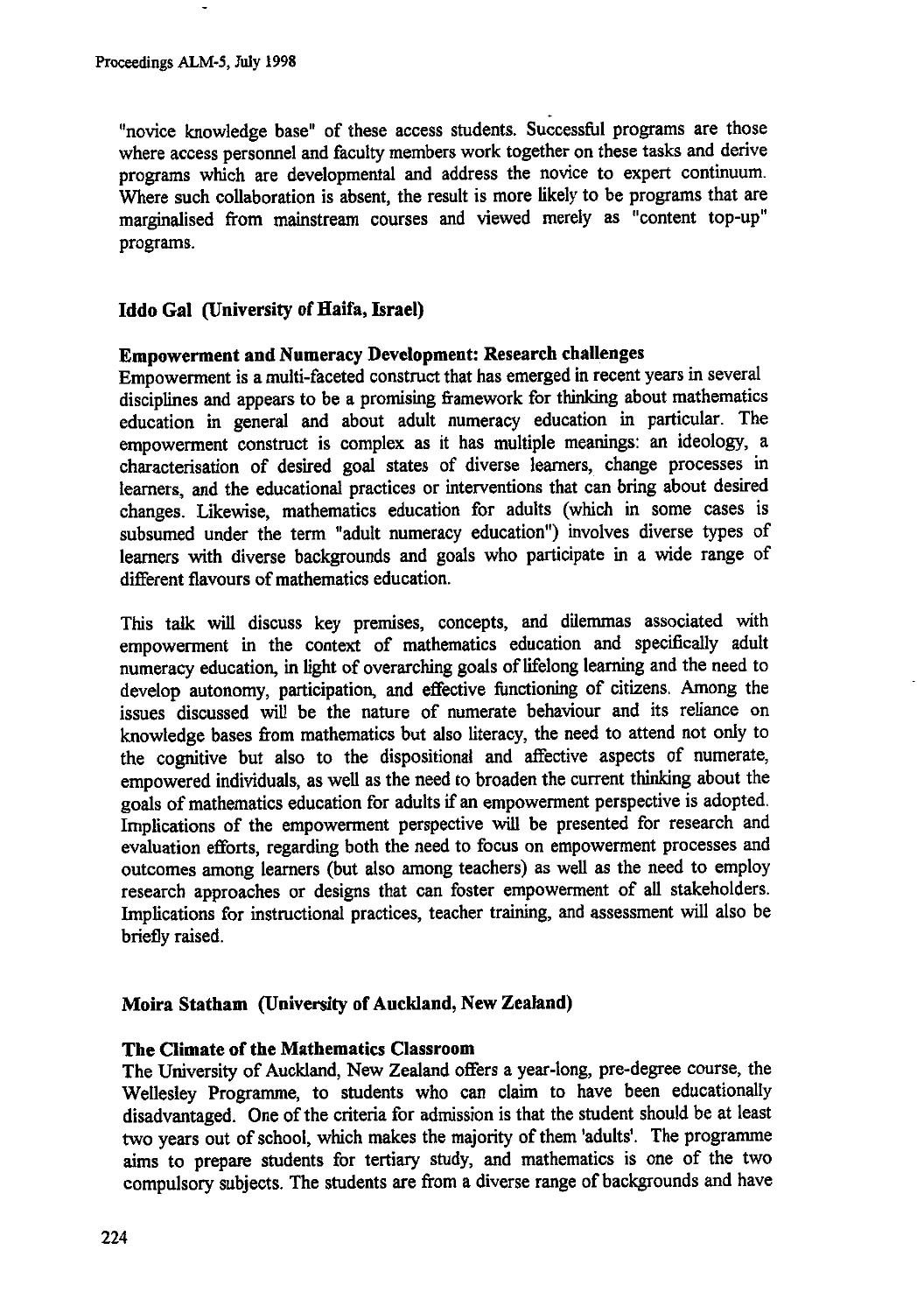**varied experiences from mathematics classrooms. Nearly all are anxious about 'doing' mathematics and need to build up confidence in their own ability to tackle the subject again, with their added life experience seen as a positive contribution. In this skillsbased programme, the role of the tutor goes beyond teaching the mathematical skills needed for tertiary study. Individual attention, pastoral care, and concern are all part of the service to provide a pathway to success.**

**The classroom should be**

- **• be non-threatening, and yet challenging.**
- **• provide security and build confidence.**
- **• allow the build up of trust between student and tutor so that no-one is too shy to ask for help.**
- **• develop a climate where students from widely different backgrounds and experiences can interact and collaborate.**

**• treat students as individuals, yet make them feel that they are integrated into the university system and are not marginalised in any way.**

**• it should be encouraging, and yet place responsibility on the student for his or her learning**

#### **Jeff Evans (Middlesex University, United Kingdom)**

#### **Adult Maths and everyday life: building bridges.**

**What kind of maths should we teach in order to enable adults to function satisfactorily in their work and everyday lives? A typical adult has a life/lives based on activities that are relatively fully developed and in which s/he is relatively fully involved (compared with a typical child). But in the usual A.B.E. or college pre-calculus course, there will be much variation in the relevant activities that different students are involved in. And further for each student there will be much variation in their activities over their lifetime. Thus, in order to empower our students the mathematics taught must be \*flexible, \*powerful, and \*critical.**

**In offering some ideas as to how to proceed I shall describe an approach that builds on but moves beyond, both traditional learning transfer theories and situated cognition. For the curriculum, it aims to locate and to describe a shared discourse such as "critical citizenship"; in pedagogy, it aims to emphasise "transfer of strategies"**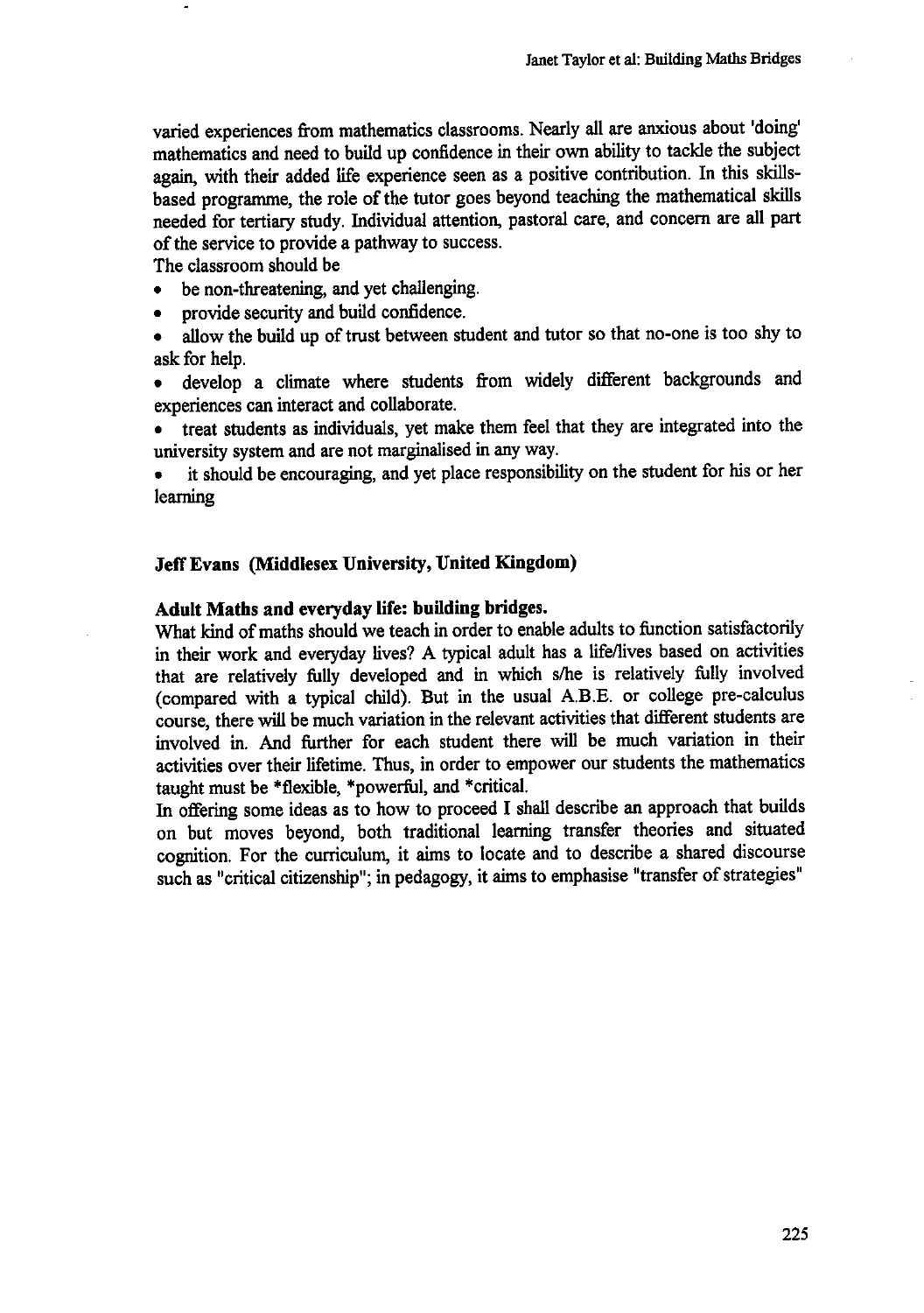# **Summary of Discussions Prepared by Marilyn Dorman and Joan Mohr, University of Southern Queensland**

The session began with a welcome to the participants from both conferences, and an introduction of the two chairpersons. Each presenter had two minutes for their presentation, followed by questions from the audiences in both locations.

#### **Glen Postle: Access to mathematics — design issues.**

Glen described the USQ Tertiary Preparation Program which provides mature age students pre-tertiary access to fee-paying students as well as to large groups of students who meet the DEETYA 'disadvantaged' criteria — e.g. remote locations, no previous access to tertiary study, indigenous, persons in prisons etc. He described the TPP program as one of the largest in Australia, with more than 500 enrollments this year. Glen referred to recent studies conducted by staff within the TPP program, aimed at clarifying the mathematics/numeracy expectations of USQ faculty staff, and further commented on the importance of both declarative and procedural knowledge for students. He noted that the emphasis should not be on content 'top-up' but rather on an integrated foundation which encourages mathematical thinking. In support of this perspective he referred to Laurillard's focus on 'authentic assessment'.

**Question:** Which academic departments were researched in the TPP (Taylor, Galligan, van Vuuren) study?

**Answer: All** first year units being offered by all departments/faculties of USQ.

Reference was made to a similar study at the University of Manchester which also emphasised the value of thinking skills rather than just technical competence.

Glen added that at USQ there was also an attempt to get the TPP program and Foundation Mathematics (an undergraduate unit) to integrate more, using the analogy of the 'mathematical journey' from novice to expert. (ref Novex Analysis)

**Question:** What other aspects of the design process should be considered? **Answer:** Designers should adopt a cognitivist perspective to maximise learning outcomes.

**Question:** Should instructional designers working on mathematics units/courses have a background in mathematics?

**Answer:** Not necessarily, although it is helpful if they are sensitive to the key issues when working with the content expert.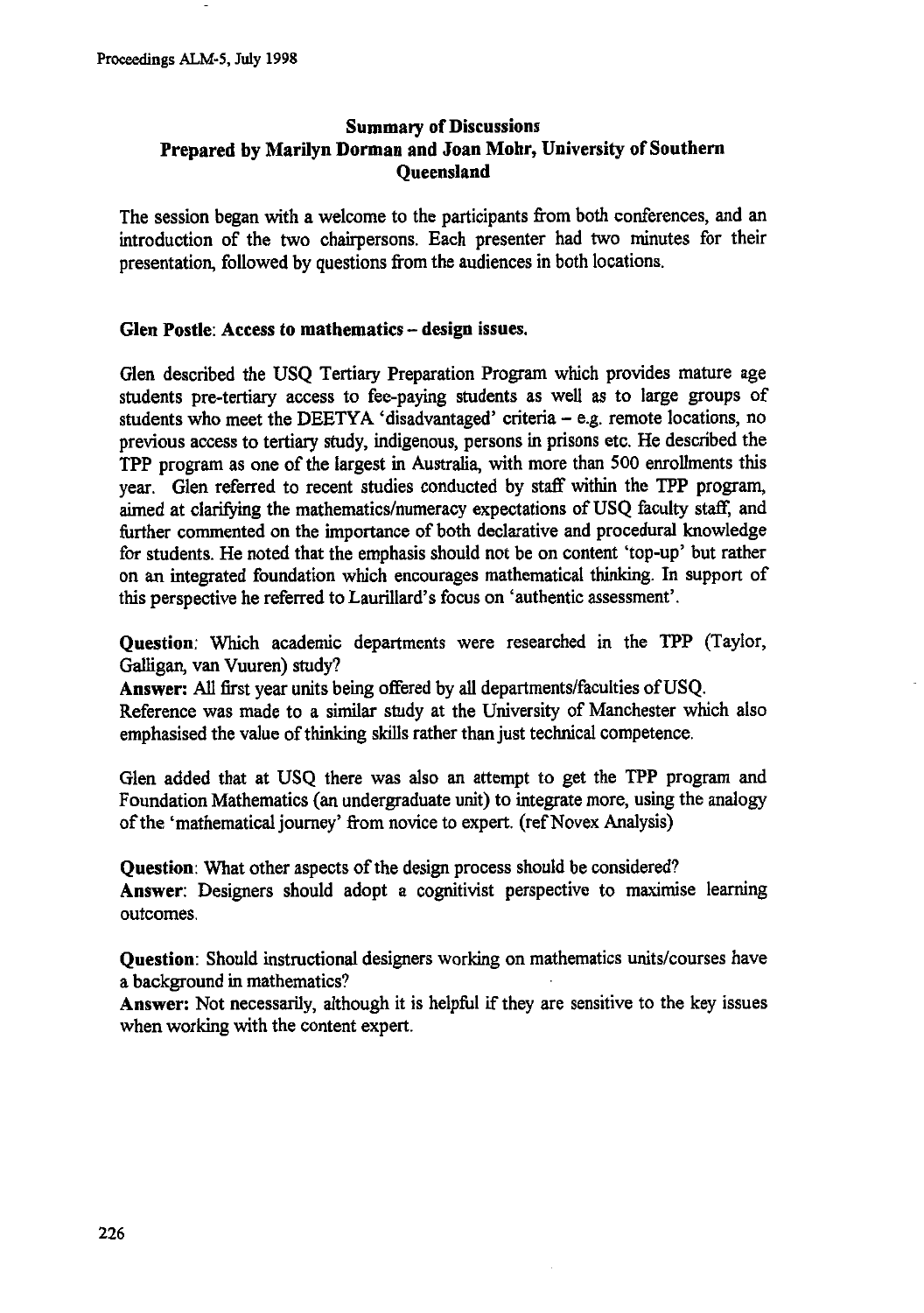# **Iddo Gal: Empowerment and Numeracy development: Research challenges.**

Iddo highlighted the need to explore the mathematics potential in everyday situations — to look for 'authentic situations' for learning maths and facilitating empowerment in the learner. Such an approach encourages participation in public discourse, and decision-making in interpreting and solving problems. He said it was not enough to focus heavily on the cognitive side of learning maths. There is a need to employ research approaches or designs that can foster empowerment of all stakeholders, including learners and teachers.

**Question:** On the issue of empowerment, how significant is gender influence?

**Answer:** Empowerment relates more to creating a broader perspective of control over their [students'] environment.

**Question:** What measure do you have, if any of empowerment? Students may feel okay at the bridging level, but does that continue to the higher levels, and are we measuring the right things?

**Answer:** Basically, we need to develop some resiliency in students to help them to cope with new situations. The concept of empowerment may mean different things in different cultures — perhaps we should have a competency in empowerment!

## **Moira Statham: The Climate of the Mathematics Classroom.**

The mathematics classroom should:

- Be non-threatening yet challenging.
- Provide security and build confidence.
- Allow the build-up of trust between student and tutor so that students are willing to ask for help.
- Develop an environment where students from different backgrounds and experiences can interact and collaborate.
- Treat students as individuals, yet make them feel that they are integrated into the university system and not marginalised in any way.
- Be encouraging, yet place responsibility of the students for their own learning.

Location, liaison, and language are key elements. Students should be helped to feel secure, to draw on their own life experiences, and to develop confidence through early successes. Teachers should use language which relates to students' own language — use familiar words, but clarify their specific use in the mathematics environment.

**Question:** What professional routes do students in the Wellesley (pre-degree) Program have?

**Answer:** They move through level by level, depending on their planned further studies — it is compulsory for lots of students.